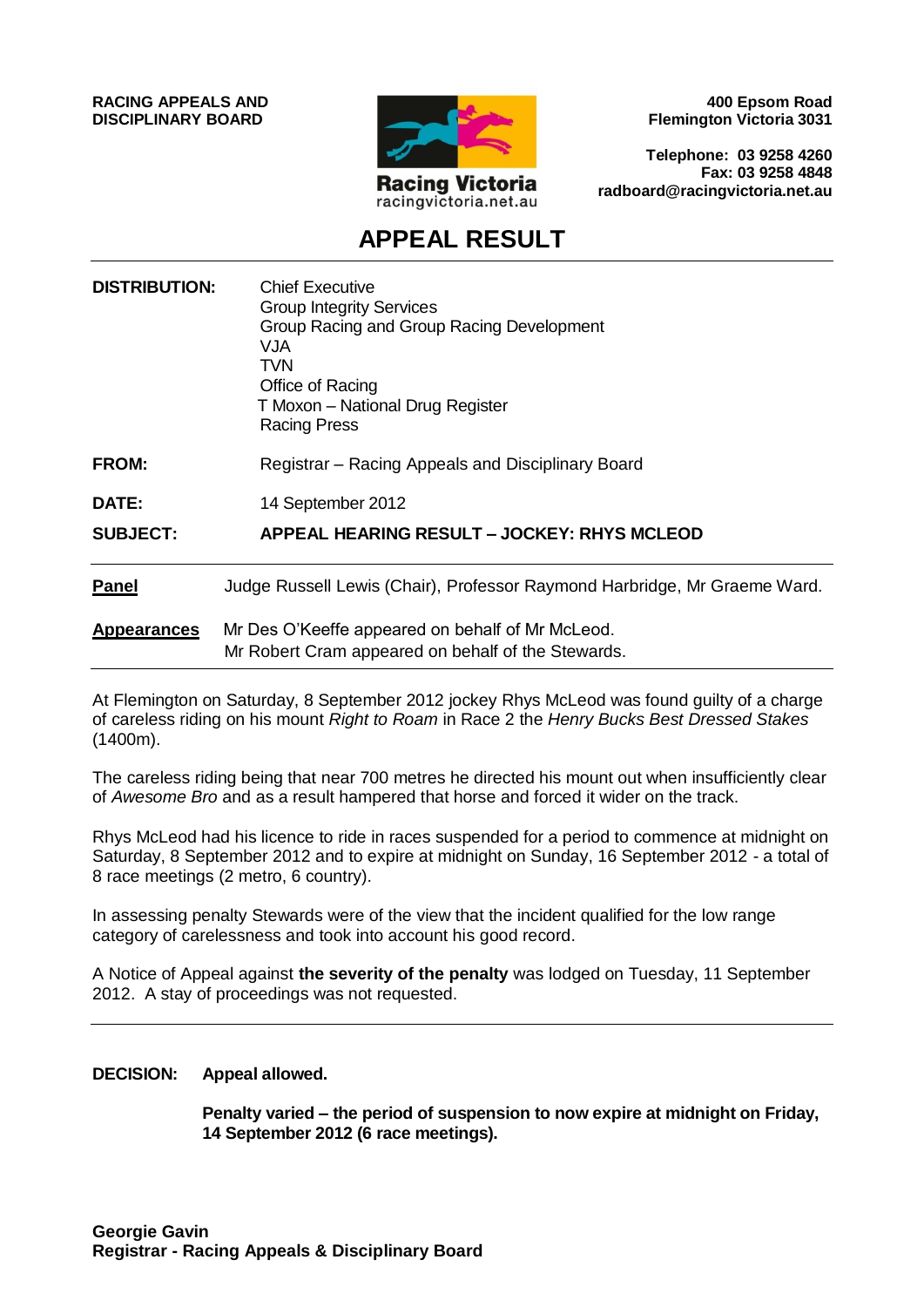# **TRANSCRIPT OF PROCEEDINGS**

### **RACING APPEALS AND DISCIPLINARY BOARD**

\_\_\_\_\_\_\_\_\_\_\_\_\_\_\_\_\_\_\_\_\_\_\_\_\_\_\_\_\_\_\_\_\_\_\_\_\_\_\_\_\_\_\_\_\_\_\_\_\_\_\_\_\_\_\_\_\_\_\_\_\_\_\_

**HIS HONOUR JUDGE R.P.L. LEWIS, Chairman PROF R. HARBRIDGE MR G. WARD**

#### **IN THE MATTER OF THE HENRY BUCKS BEST DRESSED PLATE OVER 1400 METRES**

**JOCKEY: RHYS McLEOD**

#### **MELBOURNE**

#### **FRIDAY, 14 SEPTEMBER 2012**

MR R. CRAM appeared on behalf of the RVL Stewards

MR D. O'KEEFFE appeared on behalf of the Appellant